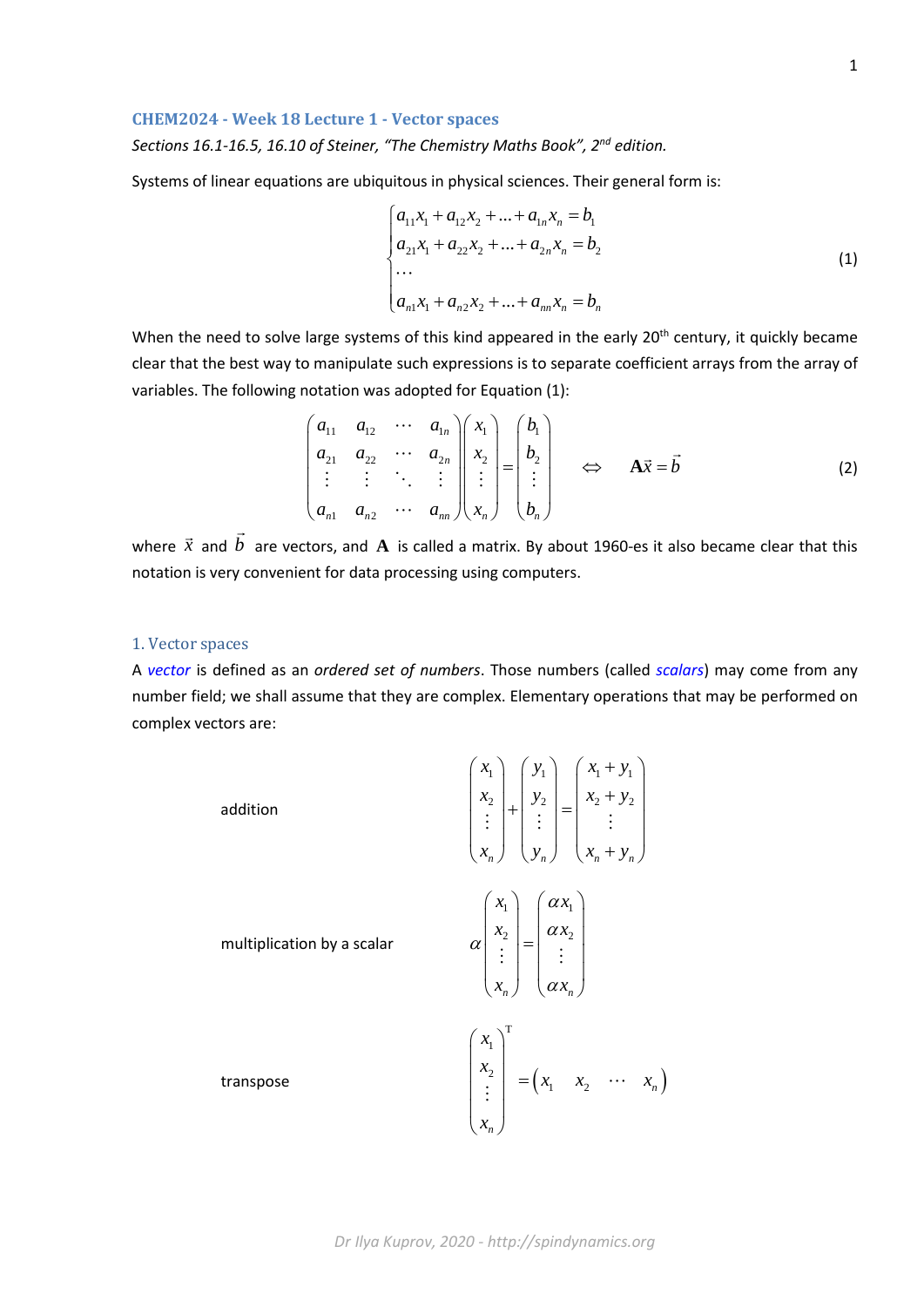conjugate-transpose 
$$
\begin{pmatrix} x_1 \\ x_2 \\ \vdots \\ x_n \end{pmatrix}^{\dagger} = \begin{pmatrix} x_1 & x_2 & \cdots & x_n \end{pmatrix}
$$

A set of vectors  $V$  over a field  $\mathbb F$  is called a *vector space* if

1. The set is *closed* under addition and multiplication by a scalar:

$$
\forall \vec{x}, \vec{y} \in V \quad \vec{x} + \vec{y} \in V
$$
  

$$
\forall \vec{x} \in V \quad \forall \alpha \in \mathbb{F} \quad \alpha \vec{x} \in V
$$

2. The addition operation is *associative* and *commutative*:

$$
\forall \vec{x}, \vec{y} \in V \qquad \vec{x} + \vec{y} = \vec{y} + \vec{x}
$$
  

$$
\forall \vec{x}, \vec{y}, \vec{z} \in V \qquad (\vec{x} + \vec{y}) + \vec{z} = \vec{x} + (\vec{y} + \vec{z})
$$

3. There exists a unique zero vector:

$$
\exists !\vec{0} \in V, \quad \forall \vec{x} \in V \quad \vec{x} + \vec{0} = \vec{0} + \vec{x} = \vec{x}
$$

4. There exists a unique *additive inverse* for each vector:

 $\forall \vec{x} \in V$   $\exists ! \vec{y} \in V$ ,  $\vec{x} + \vec{y} = \vec{0}$ 

5. Associativity relations hold for multiplication by scalars:

$$
\forall \vec{x} \in V \quad \forall \alpha, \beta \in \mathbb{F} \quad \alpha (\beta \vec{x}) = (\alpha \beta) \vec{x}
$$

6. Distributivity relations hold for addition and multiplication by scalars:

$$
\forall \vec{x}, \vec{y} \in V \quad \forall \alpha \in \mathbb{F} \quad \alpha(\vec{x} + \vec{y}) = \alpha \vec{x} + \alpha \vec{y}
$$
  

$$
\forall \vec{x} \in V \quad \forall \alpha, \beta \in \mathbb{F} \quad (\alpha + \beta) \vec{x} = \alpha \vec{x} + \beta \vec{x}
$$

- Example 1: demonstrate that the three-dimensional Euclidean space satisfies the definition of a vector space. This space is called  $\mathbb{R}^3$ .
- Solution: by checking the six properties one by one, we can demonstrate that they are satisfied.

#### 2. Linear combinations and linear independence

A vector  $\vec{y} \in V$  is called a *linear combination* of vectors  $\vec{x}_1,..., \vec{x}_n \in V$  if

$$
\vec{y} = \alpha_1 \vec{x}_1 + \dots + \alpha_n \vec{x}_n \tag{3}
$$

for some scalars  $\alpha_1,...,\alpha_n$ . The set of vectors  $\{\vec{x}_1,...,\vec{x}_n\}$  is called *linearly independent* if none of them can be expressed as a linear combination of others. Otherwise, the set is linearly dependent.

Example 2: demonstrate that the following set of vectors is linearly dependent

$$
\vec{x}_1 = \begin{pmatrix} 5 \\ 3 \end{pmatrix}, \quad \vec{x}_2 = \begin{pmatrix} 1 \\ 1 \end{pmatrix}, \quad \vec{x}_3 = \begin{pmatrix} 7 \\ 5 \end{pmatrix}
$$

Solution: by direct inspection,  $\vec{x}_3 = \vec{x}_1 + 2\vec{x}_2$ .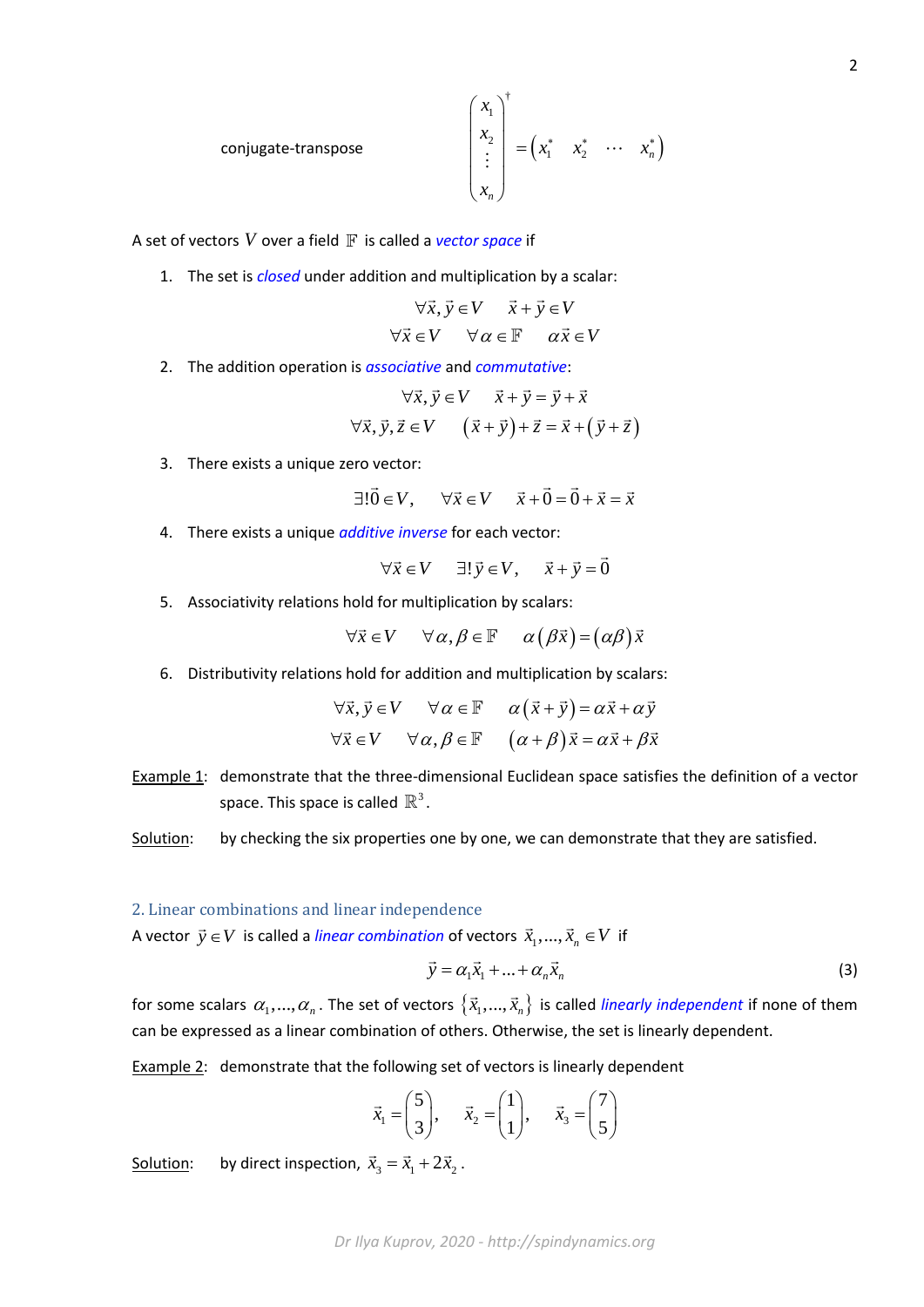### 3. Vector norm and scalar product

The generalisation of the notion of vector length to spaces of arbitrary dimension is called the *norm*. Many different functions can serve as norms, but the most popular norm in the physical sciences is

$$
\left|\vec{x}\right| = \sqrt{\sum_{k=1}^{n} \left|x_{k}\right|^{2}} = \sqrt{\sum_{k=1}^{n} x_{k}^{*} x_{k}}
$$
\n(4)

where *n* is the number of elements in the vector. For  $n=3$  this equation reduces to the standard expression for the length of a three-dimensional vector. A vector is called *normalised* if its norm is 1.

A measure of angle between vectors is called *scalar product*. Again, many definitions are possible, but the one used in the physical sciences is:

$$
(\vec{x} \cdot \vec{y}) = \sum_{k=1}^{n} x_n^* y_n \tag{5}
$$

The interpretation of the scalar product in a space of any dimension is the same as it was in  $\mathbb{R}^3$ :

$$
(\vec{x} \cdot \vec{y}) = |\vec{x}| |\vec{y}| \cos \varphi \tag{6}
$$

where  $\varphi$  is the angle betwee the two vectors. If the scalar product of two non-zero vectors is zero, they are called *orthogonal*. A space of dimension *N* can have at most *N* mutually orthogonal vectors.

It follows from Equation (5) that the norm is the root of the scalar product of the vector with itself:

$$
\left|\vec{x}\right| = \sqrt{\left(\vec{x} \cdot \vec{x}\right)}\tag{7}
$$

Because many applications of this formalism involve complex numbers, it is important to not forget the complex conjugate operation in Equations (4) and (5).

Example 3: normalise the following vectors

$$
\vec{x} = \begin{pmatrix} 1 \\ 1 \end{pmatrix}, \quad \vec{y} = \begin{pmatrix} 1+i \\ 2 \end{pmatrix}, \quad \vec{z} = \begin{pmatrix} -2 \\ 0 \\ 2 \end{pmatrix}
$$

Solution: we must calculate the norms and divide the vectors by those norms

$$
|\vec{x}| = \sqrt{2}
$$
  $|\vec{y}| = \sqrt{6}$   $|\vec{z}| = \sqrt{8}$ 

therefore, the normalised vectors are:

$$
\frac{\vec{x}}{|\vec{x}|} = \frac{1}{\sqrt{2}} \begin{pmatrix} 1 \\ 1 \end{pmatrix}, \qquad \frac{\vec{y}}{|\vec{y}|} = \frac{1}{\sqrt{6}} \begin{pmatrix} 1+i \\ 2 \end{pmatrix}, \qquad \frac{\vec{z}}{|\vec{z}|} = \frac{1}{\sqrt{8}} \begin{pmatrix} -2 \\ 0 \\ 2 \end{pmatrix}
$$

#### 4. Alternative notation systems

Arrow notation ( *x* ) or bold font ( **x** ) are used in mathematics. In quantum mechanics, a particularly convenient bracket notation system proposed by Paul Dirac is used. In that notation, the scalar product is denoted by an angular bracket:

$$
(\vec{x} \cdot \vec{y}) = \langle x | y \rangle, \qquad \vec{x}^{\dagger} = \langle x |, \qquad \vec{x} = | x \rangle \tag{8}
$$